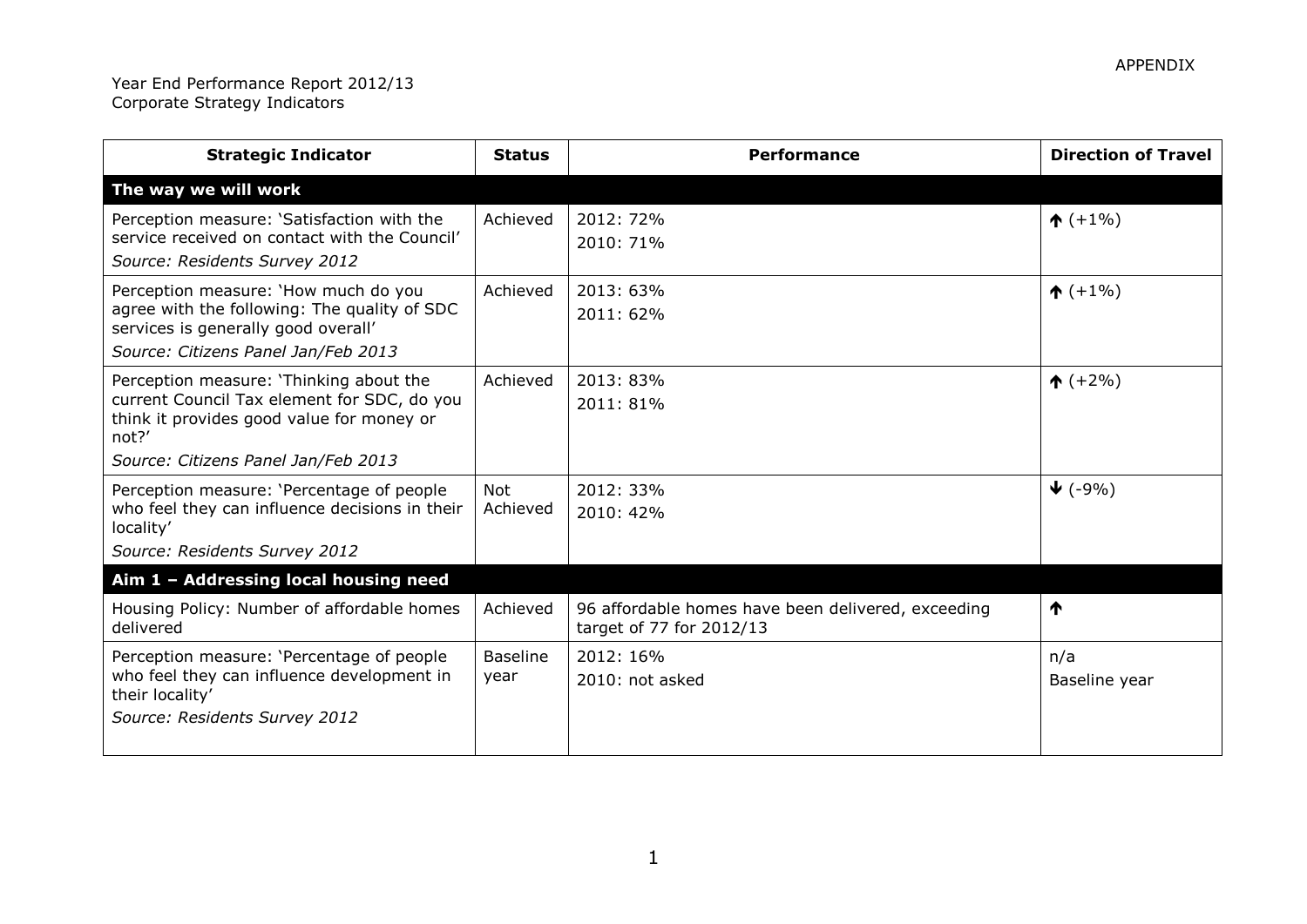| <b>Strategic Indicator</b>                                                                                                                                    | <b>Status</b>          | <b>Performance</b>                                                                                                                                                                                                                                                                                                                                           | <b>Direction of Travel</b> |
|---------------------------------------------------------------------------------------------------------------------------------------------------------------|------------------------|--------------------------------------------------------------------------------------------------------------------------------------------------------------------------------------------------------------------------------------------------------------------------------------------------------------------------------------------------------------|----------------------------|
| Aim 2 - A District where Business and Enterprise can flourish                                                                                                 |                        |                                                                                                                                                                                                                                                                                                                                                              |                            |
| Business Enterprise: Achievement of Year 1<br>actions from Business and Enterprise<br>Delivery Plan                                                           | Achieved               | Our first year action was to hold a Business Conference to<br>identify any emerging common areas amongst our<br>businesses. This was successfully delivered and attended<br>by around 200 delegates. We are now in the process<br>identifying how we can address these requirements                                                                          | $\bigwedge$                |
| Tourism: Achievement of Year 1 actions from<br>the Tourism Strategy Delivery Plan                                                                             | Achieved               | Our first year action was to develop a sustainable and<br>viable model of destination management to increase the<br>economic vitality of the district. Cabinet have approved<br>the formal setting up of Shakespeare's England Ltd and<br>the Council contribution to support this. Formal launch of<br>Shakespeare's England Ltd is scheduled for June 2013 | ↑                          |
| Aim $3$ – Improving access to services                                                                                                                        |                        |                                                                                                                                                                                                                                                                                                                                                              |                            |
| Customer Access: Increase access by<br>installing access points across the District,<br>Henley-in-Arden, Studley, Bidford-on-Avon<br>and Shipston             | Achieved               | All customer access points installed. Further access point<br>will be installed in Wellesbourne and Kineton and one<br>rural location (to be confirmed) in 2013/14.                                                                                                                                                                                          | ↑                          |
| Perception measure: 'How easy residents<br>found it to access SDC services in the last 12<br>months'<br>Source: Residents Survey 2012                         | Achieved               | 2012: 69%<br>2010: 69%                                                                                                                                                                                                                                                                                                                                       | $\leftrightarrow$          |
| Perception measure: 'How much do you<br>agree with the following: SDC services are<br>delivered when people want them'<br>Source: Citizens Panel Jan/Feb 2013 | <b>Not</b><br>Achieved | 2013: 33%<br>2011: 36%                                                                                                                                                                                                                                                                                                                                       | $\blacktriangledown$ (-3%) |
| Perception measure: 'How much do you<br>agree with the following: SDC services are                                                                            | Not<br>Achieved        | 2013: 27%<br>2011: 31%                                                                                                                                                                                                                                                                                                                                       | $\blacktriangledown$ (-4%) |